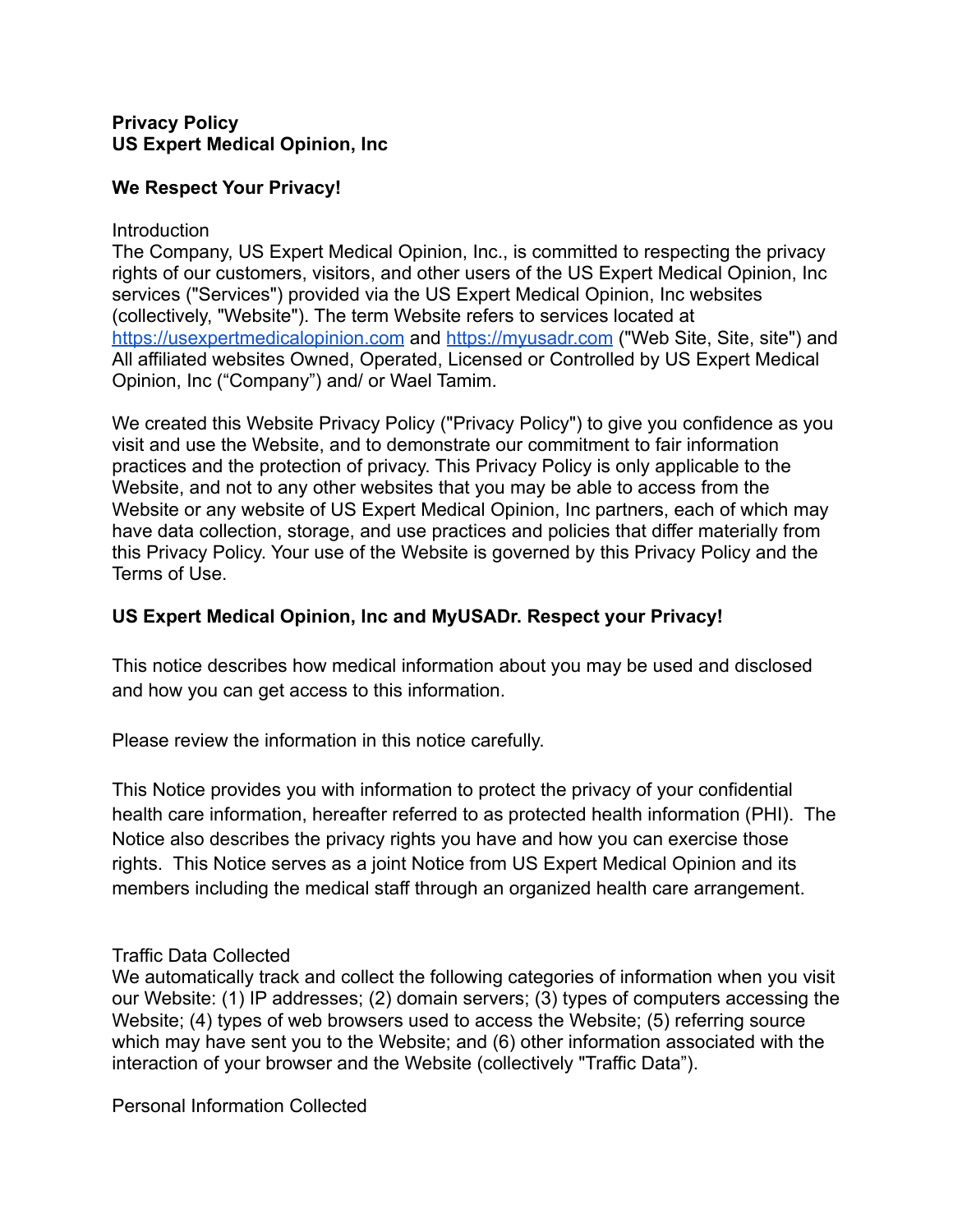In order for you to access certain areas of the Website, we may require you to provide us with certain information that personally identifies you ("Personal Information"). Personal Information includes the following categories of information: (1) Contact Data (such as your email address, phone number and login password); (2) Demographic Data (such as your gender, your date of birth and your zip code); (3) Insurance Data (such as your insurance carrier and insurance plan); and (4) Medical Data (such as your previous doctors and dentists ("Providers") visited, your reason for visit and your date of visit, and other medical information you choose to share with us). If you communicate with us by, for example, email or letter, any information provided in such communication may be collected as Personal Information.

### Interactive and Installed Tools

We also collect other information, some of which may be Personal Information that you voluntarily provide to us when you choose to use some of the Website's interactive tools and services ("Interactive Tools"), such as searching for Providers and appointments with them. We also collect information you provide voluntarily in free-form text boxes on the Website and through responses to surveys, questionnaires and the like. Some of the free Interactive Tools on our site ask you for health-related Personal Information. You may elect to use certain Services available through the Website that require you to download and install the software on your computer ("Installed Tools"). The Installed Tools may collect and transmit information from your computer system solely relating to use of the Installed Tools and for the purpose of providing you the relevant Services, for example, by informing when a user is logged on and available to receive update or alert notices.

### **Cookies**

"Cookies" are small computer files that are transferred to your computer's hard drive that contain information such as user ID, user preferences, lists of pages visited and activities conducted while browsing the Website. At your option, expense and responsibility, you may block cookies or delete cookies from your hard drive. However, by disabling cookies, you may not have access to the entire set of features of the Website.

Generally, we use "cookies" to customize your experience on our Website and to store your password so you do not have to re-enter it each time you visit the Website.

### Information Provided on Behalf of Children

The Company, US Expert Medical Opinion, Inc does not collect information from children under the age of 13 in accordance with the Children's Online Privacy Protection Act ("COPPA") as discussed below. If you are a parent or legal guardian of a minor child, you may, in compliance with the Terms of Use of the Web Site or Services on behalf of such minor child. Any information that you provide while using the Site or Service on behalf of your minor child will be treated as Personal Information as otherwise provided herein.

Children's Online Privacy Protection Act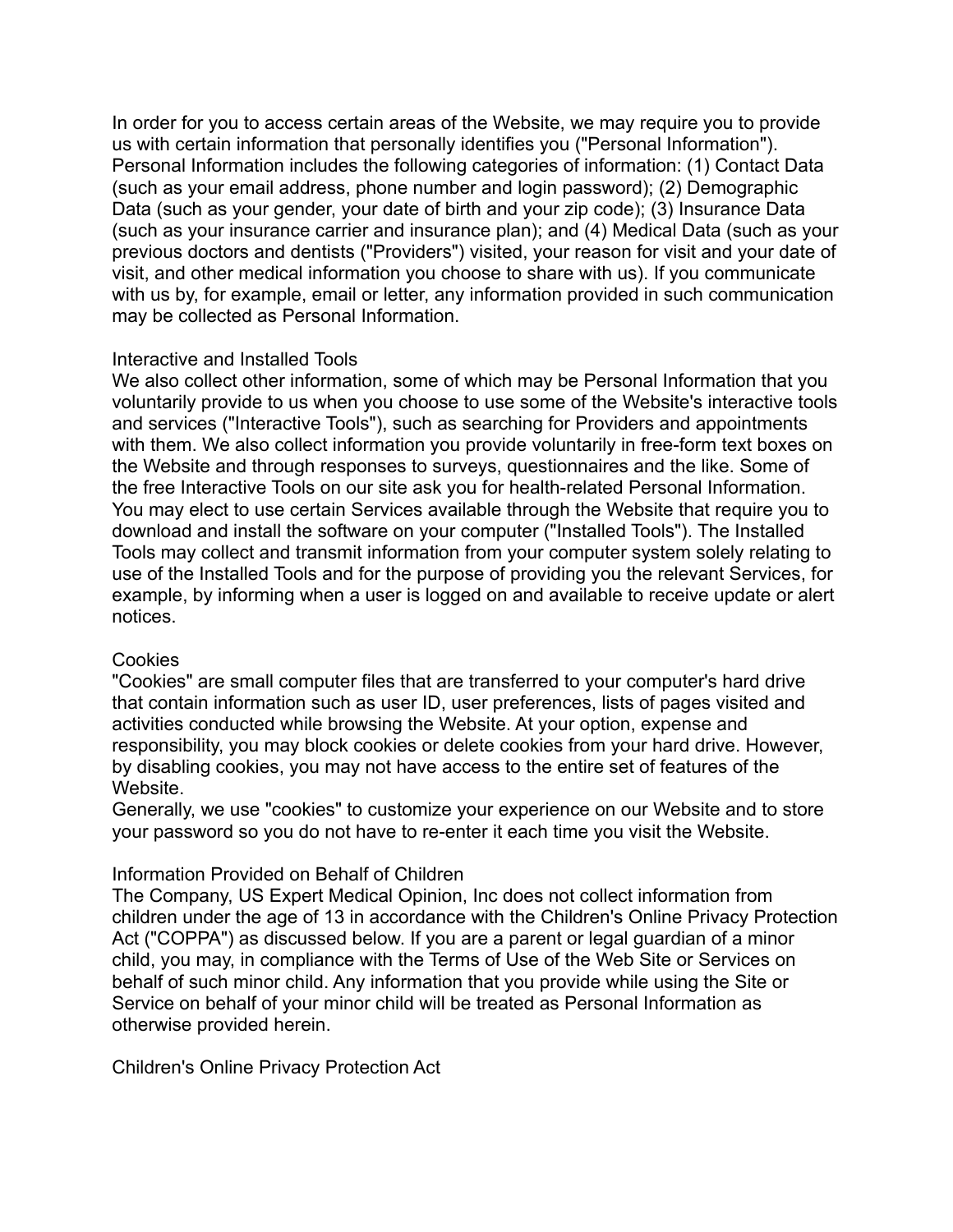COPPA severely restricts what information can be collected from children under the age of 13. For this reason, children under the age of 13 in the United States are prohibited from using the Website. The Website is not directed at children, and US Expert Medical Opinion, Inc does not knowingly collect any information from individuals under the age of 13. If we learn that we have received any information from an individual under the age of 13, we will use that information only to respond directly to that child (or a parent or legal guardian) to inform him or her that he or she cannot use the Services and subsequently we will delete that information from our own servers.

The Company, US Expert Medical Opinion, Inc Use of Your Information We may use your Contact Data to send you information about the Company,US Expert Medical Opinion, Inc or our products or Services, to contact you when necessary, including to remind you of upcoming or follow-up appointments, and in conjunction with your use of certain Interactive Tools. We may use your Demographic Data, your Traffic Data, your Insurance Data or your Medical Data to customize and tailor your experience on the Website, in emails and other communications, displaying content that we think you might be interested in and according to your preferences. You agree that US Expert Medical Opinion, Inc may use Personal Information to allow your doctors to make appointments with other doctors on your behalf through the Services.

#### Sharing of Information

We share certain categories of information we collect from you in the ways described in this Privacy Policy. We may share Demographic Data with advertisers and other third parties only on an aggregate (i.e., non-personally-identifiable) basis. We may also share your Contact Data, Demographic Data, Insurance Data and Medical Data with Providers you choose to schedule on our Website. We also share Personal Information and Traffic Data with our business partners who assist us by performing core services (such as hosting, billing, fulfillment, or data storage and security) related to our operation of the Website and/or by making certain Interactive Tools available to our users. Those business partners shall be bound to uphold the same standards of security and confidentiality that we have promised to you in this Privacy Policy, and they will only use your Contact Data and other Personal Information to carry out their specific business obligations to US Expert Medical Opinion, Inc and to provide your requested medical care and services. Last, we may transfer information about you to another company in connection with a merger, sale or acquisition by or of the Company, US Expert Medical Opinion, Inc In this event, we will use reasonable efforts to notify you before information about you is transferred and becomes subject to a different privacy policy. The Company, US Expert Medical Opinion, Inc does not share, sell, rent or trade your Personal Information with any third parties for their promotional purposes.

#### User Choice

You may choose not to provide us with any Personal Information. In such an event, you can still access and use much of the Website; however, you will not be able to access and use those portions of the Website that require your Personal Information. You have the right to request copies of available Personal information on record as well as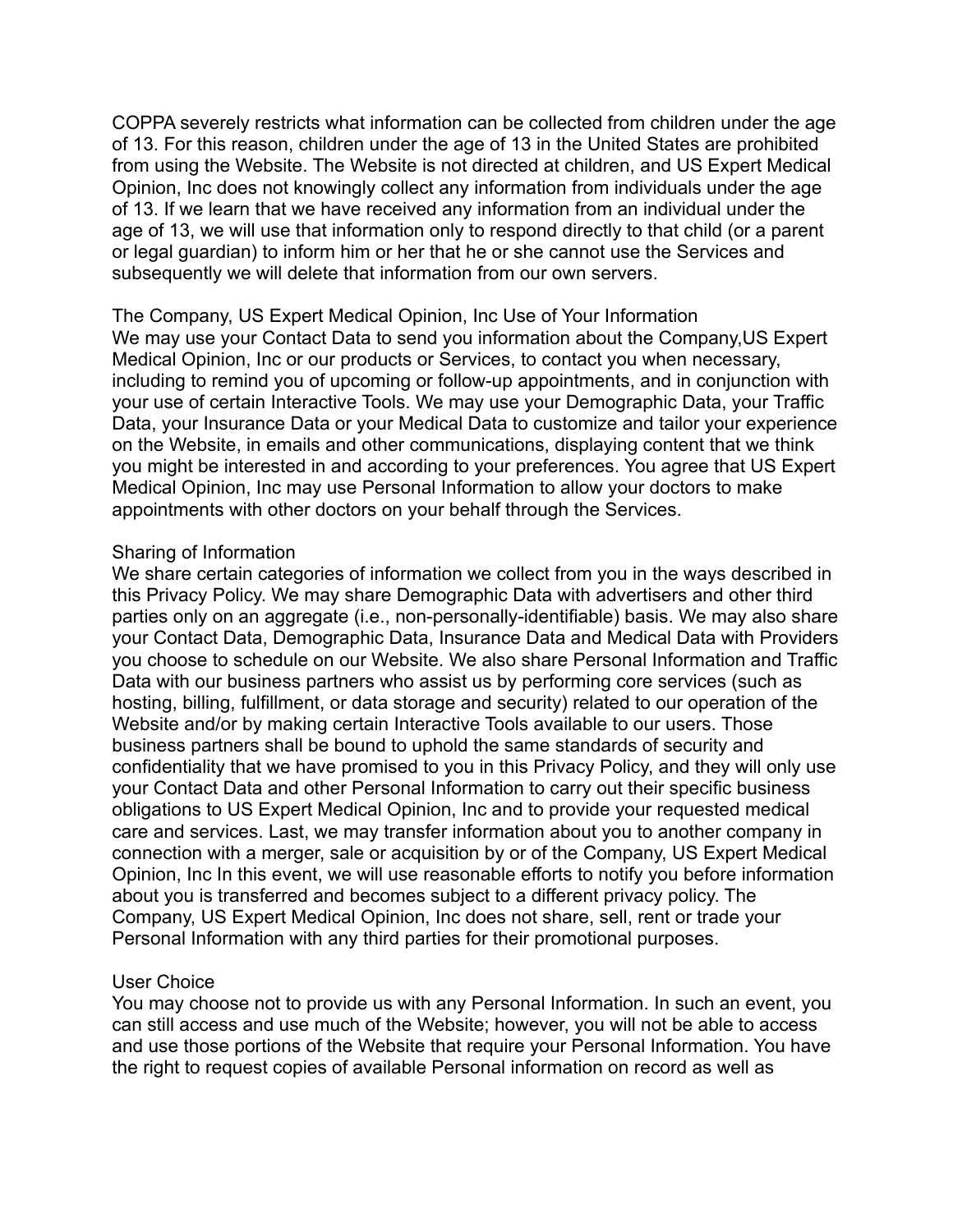request to erase them out of the system. Requests can be directed to the Data Protection Officer and sent electronically or by mail to our office.

### Confidentiality and Security

Except as otherwise provided in this Privacy Policy, we will keep your Personal Information private and will not share it with third parties, unless we believe in good faith that disclosure of your Personal Information or any other information we collect about you is necessary to: (1) comply with a court order or other legal process; (2) protect the rights, property or safety of or another party; (3) enforce our Terms of Use; or (4) respond to claims that any posting or other content violates the rights of third-parties.

## **Physicians**

Physicians, their employees, and their agents should be particularly aware of their obligations of patient confidentiality, including without limitation their obligations under the Health Insurance Portability and Accountability Act ("HIPAA"), both in communicating with the Company, US Expert Medical Opinion, Inc and in responding to a review of their services posted on our Website. US Expert Medical Opinion, Inc does not have, and will not accept, any obligations of confidentiality with respect to any communications other than those expressly stated in this Privacy Policy and the Company's Terms of Use.

# Public Information

Any information that you may reveal in a review posting or other online discussion or forum is intentionally open to the public and is not in any way private. You should think carefully before disclosing any personally identifiable information in any public forum. What you have written may be seen and/or collected by third parties and may be used by others in ways we are unable to control or predict.

### **Security**

The security of your Personal Information is important to us. We follow generally accepted industry standards to protect the Personal Information submitted to us, both during transmission and once we receive it. We make good faith efforts to comply with Data protection laws including **GDPR**. For example, when you enter sensitive information on our Website, we encrypt that information using secure socket layer technology (SSL).

Although we make good faith efforts to store Personal Information in a secure operating environment that is not open to the public, you should understand that there is no such thing as complete security, and we do not guarantee that there will be no unintended disclosures of your Personal Information. If we become aware that your Personal Information has been disclosed in a manner not in accordance with this Privacy Policy, we will use reasonable efforts to notify you of the nature and extent of the disclosure (to the extent we know that information) as soon as reasonably possible and as permitted by law.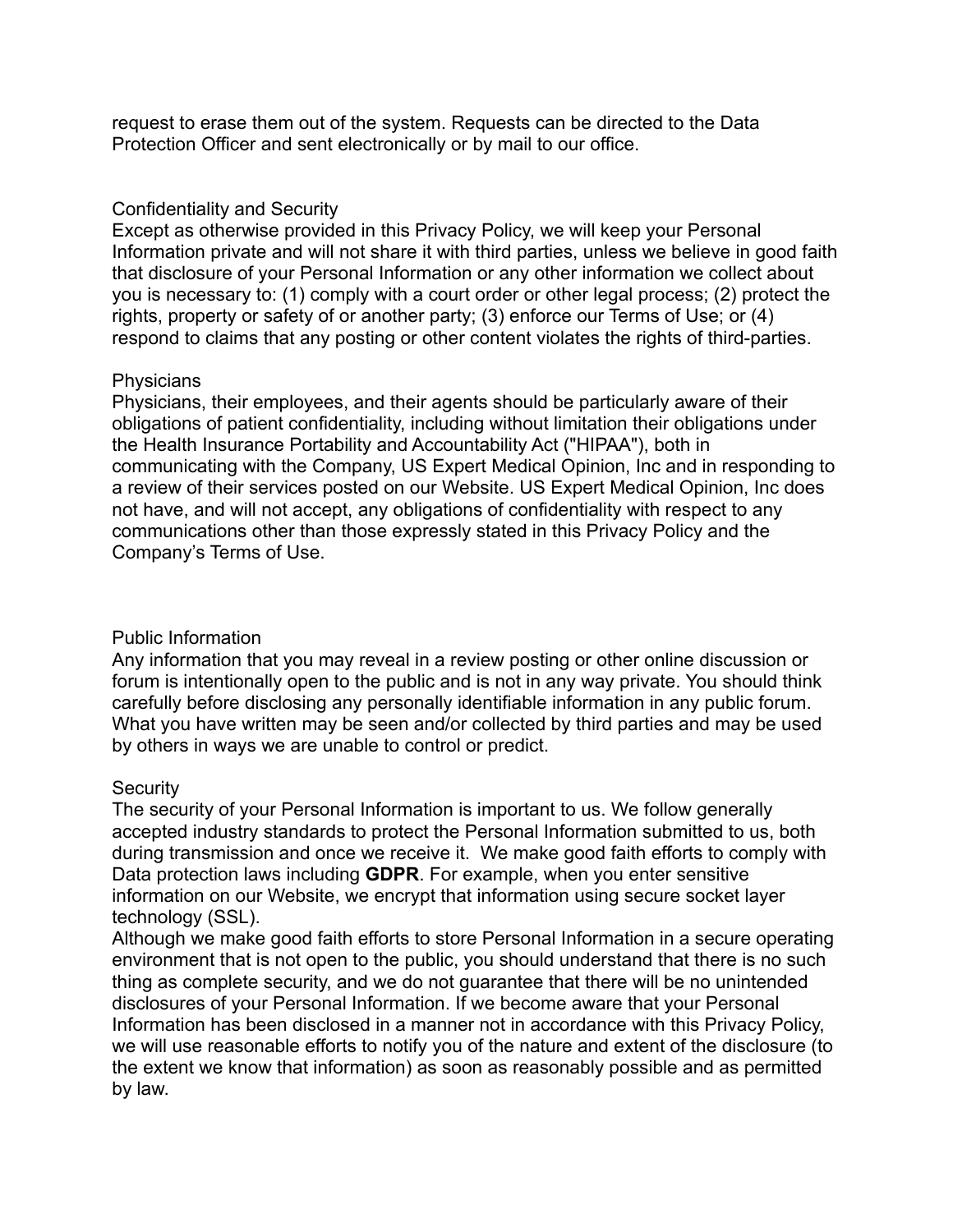#### Lost or Stolen Information

You must promptly notify us if your Contact Data is lost, stolen, or used without permission. In such an event, we will remove that Contact Data from your account and update our records accordingly.

#### Updates and Changes to Privacy Policy

We reserve the right, at any time, to add to, change, update, or modify this Privacy Policy so please review it frequently. These changes would be binding to you by using our website. If we do, then we may or may not notify you here, and/or post a notice on our Website, with a description of any changes (material or otherwise) and, where appropriate, a link to the modified policy so that you can review it. In all cases, the use of information we collect is subject to the Privacy Policy in effect at the time such information is collected

#### Controlling Your Personal Information

As a registered user of the Website, you can modify some of the Personal Information you have included in your profile or change your username by logging in and accessing your account. Upon your request, the Company, US Expert Medical Opinion, Inc will use commercially reasonable efforts to delete your account and Personal Information in your profile; however, it may be impossible to remove your account without some residual information being retained by the Company, US Expert Medical Opinion, Inc.

#### Links to Other Websites

The Website contains links to third party websites to which US Expert Medical Opinion, Inc has no affiliation. The Company, US Expert Medical Opinion, Inc does not share your personal information with those websites and is not responsible for their privacy practices. Some web sites may have the look and feel of our Website. Please be aware that you may be on a different site and that this Privacy Policy only covers our Website. Should you decide to visit one of these third party websites, we suggest that you read its privacy policy.

## Florida Patient Bill of Rights and Responsibilities SUMMARY OF THE FLORIDA PATIENT'S BILL OF RIGHTS AND RESPONSIBILITIES

Florida law requires that your healthcare provider or health care facility recognize your rights while you are receiving medical care and that you respect the health care provider's or health care facility's right to expect certain behavior on the part of patients. You may request a copy of the full text of this law from your health care provider or health care facility. A summary of your rights and responsibilities follows: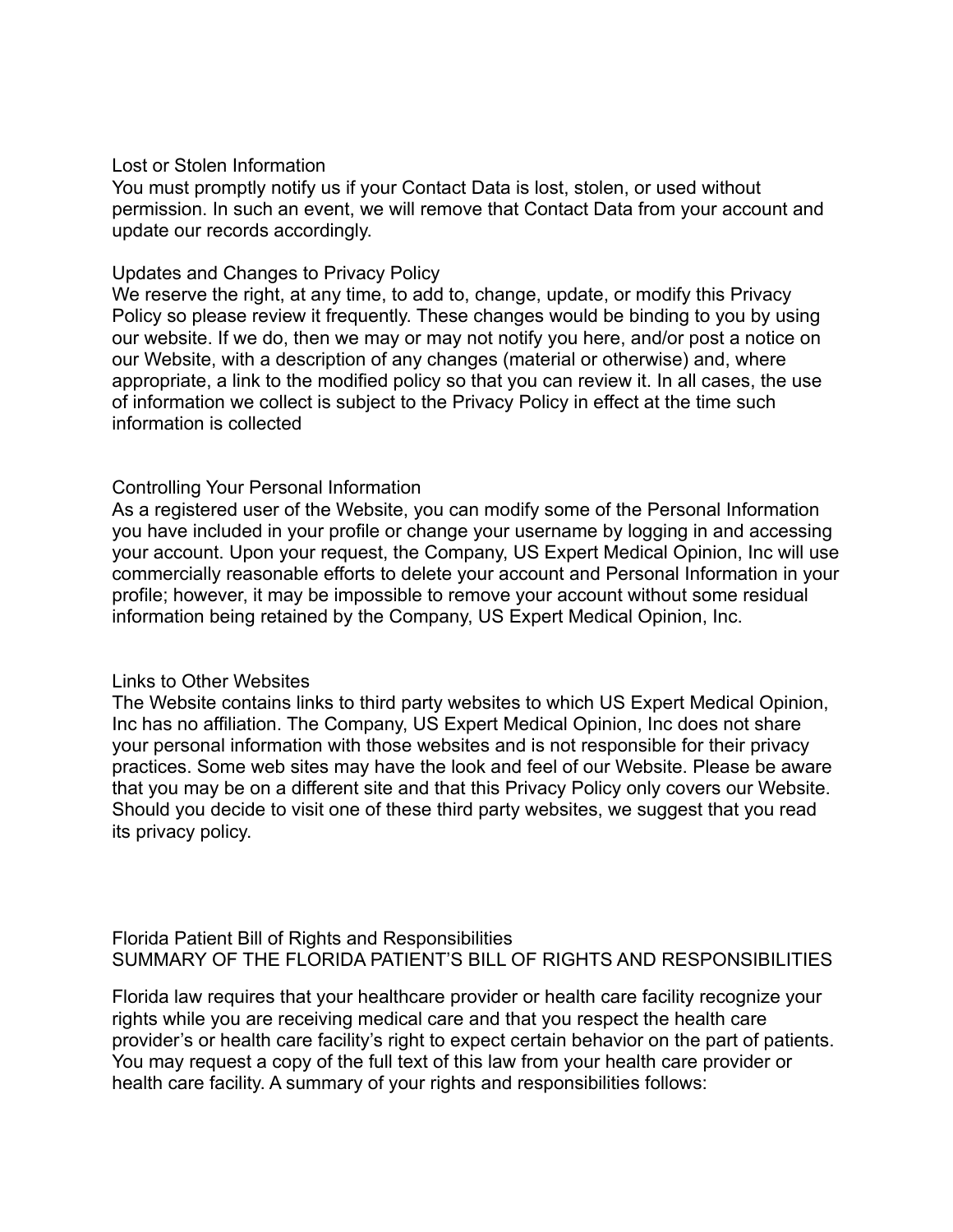A patient has the right to be treated with courtesy and respect, with appreciation of his or her individual dignity, and with protection of his or her need for privacy.

A patient has the right to a prompt and reasonable response to questions and requests.

A patient has the right to know who is providing medical services and who is responsible for his or her care.

A patient has a right to know what patient support services are available, including whether an interpreter is available if he or she does not speak English.

A patient has the right to know what rules and regulations apply to his or her conduct.

A patient has the right to be given by the health care provider information concerning diagnosis, planned course of treatment, alternatives, risks, and prognosis.

A patient has the right to refuse any treatment, except as otherwise provided by law.

A patient has the right to be given, upon request, full information and necessary counseling on the availability of known financial resources for his or her care.

A patient who is eligible for Medicare has the right to know, upon request and in advance of treatment, whether the health care provider or health care facility accepts the Medicare assignment rate.

A patient has the right to receive, upon request, prior to treatment, a reasonable estimate of charges for medical care.

A patient has the right to receive a copy of a reasonably clear and understandable, itemized bill and, upon request, to have the charges explained.

A patient has the right to impartial access to medical treatment or accommodations, regardless of race, national origin, religion, handicap, or source of payment.

A patient has the right to treatment for any emergency medical condition that will deteriorate from failure to provide treatment.

A patient has the right to know if medical treatment is for purposes of experimental research and to give his or her consent or refusal to participate in such experimental research.

A patient has the right to express grievances regarding any violation of his or her rights, as stated in Florida law, through the grievance procedure of the health care provider or health care facility which served him or her and to the appropriate state licensing agency.

A patient is responsible for providing to the health care provider, to the best of his or her knowledge, accurate and complete information about present complaints, past illnesses, hospitalizations, medications, and other matters relating to his or her health.

A patient is responsible for reporting unexpected changes in his or her condition to the health care provider.

A patient is responsible for reporting to the health care provider whether he or she comprehends a contemplated course of action and what is expected of him or her.

A patient is responsible for following the treatment plan recommended by the health care provider.

A patient is responsible for keeping appointments and, when he or she is unable to do so for any reason, for notifying the health care provider or health care facility.

A patient is responsible for his or her actions if he or she refuses treatment or does not follow the health care provider's instructions.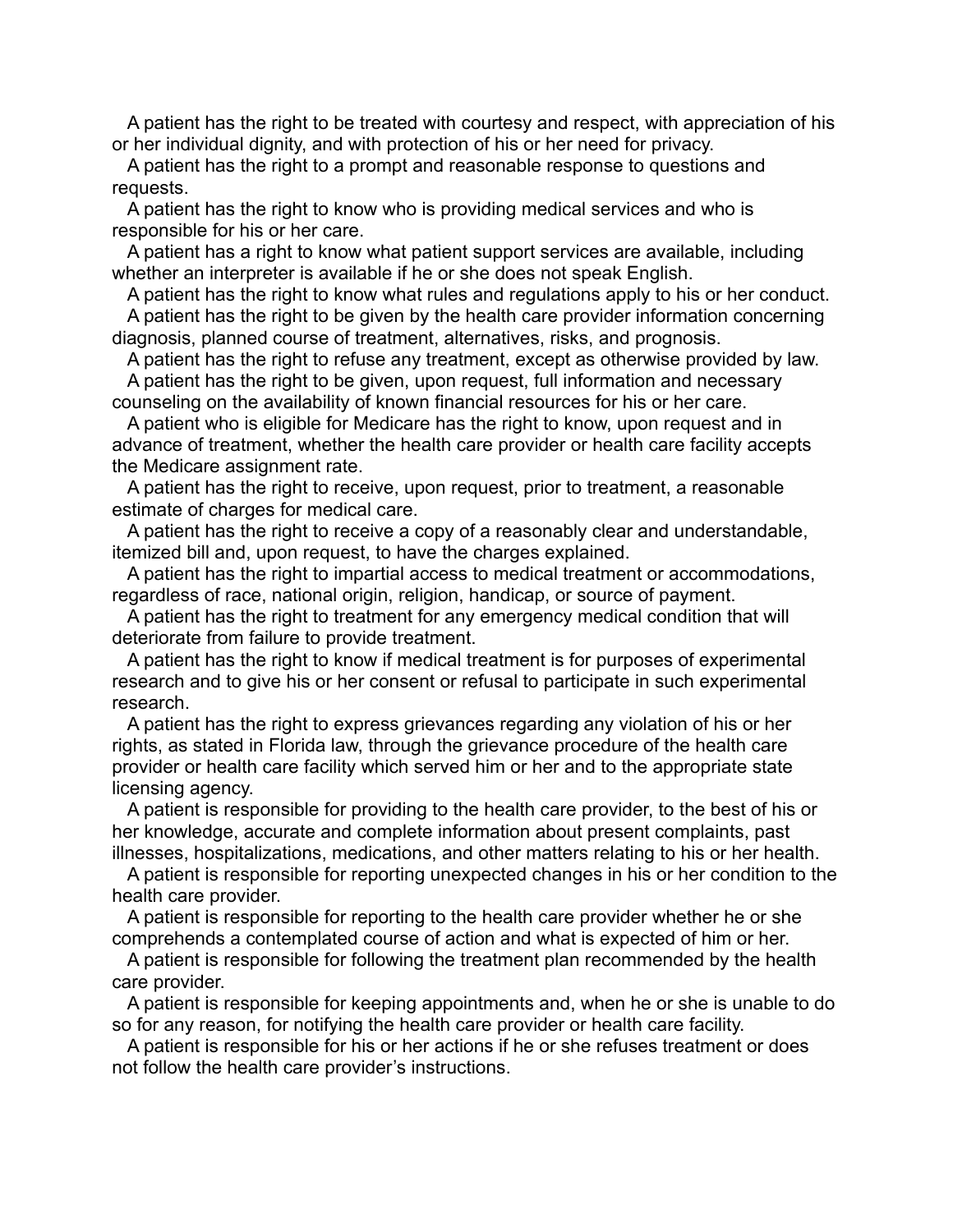A patient is responsible for assuring that the financial obligations of his or her health care are fulfilled as promptly as possible.

A patient is responsible for following health care facility rules and regulations affecting patient care and conduct.

Full Document found on the following webpage: <http://www.flsenate.gov/Laws/Statutes/2011/381.026>

If you have any questions or would like further information about this Notice, please contact us at [help@myusadr.com](mailto:help@myusadr.com) or call us at 954-610-8585.

HIPAA & PRIVACY Policy Notice of Privacy Practices Effective Date: May 31, 2018

The Health Insurance Portability and Accounting Act ("HIPAA") Privacy Rule controls the use and disclosure of what is known as Protected Health Information ("PHI"). Implementation of and compliance with this rule is not optional for our practice. We are required to give you the attached information. Please read and familiarize yourself with the attached material. Feel free to print out a copy for your records. Please indicate your receipt of this Notice below. It will be a permanent part of your medical record. If you are a parent or legal guardian of a patient, we will need a consent form signed by you for the patient.

Uses and Disclosures of Your Health Care Information

Your PHI may be used or disclosed for the following purposes based on your signing our Conditions of Admission Form which includes your acknowledgement of the Notice of Privacy Practices:

Treatment Purposes: Your PHI may be used by and disclosed to other health care professionals for the purpose of providing you with health care services. This may also include the need for us to obtain PHI from your previous health care providers. For example, information obtained by a nurse, physician or other member of your healthcare team will be recorded in your medical record and used to determine the course of treatment that should work best for you.

Health Care Operations: Your PHI may be used or disclosed for health care operations. Our staff members and independent contractors may have to access PHI for certain business operations and for quality improvement purposes. These uses and disclosures are necessary to operate US Expert Medical Opinion to help ensure that all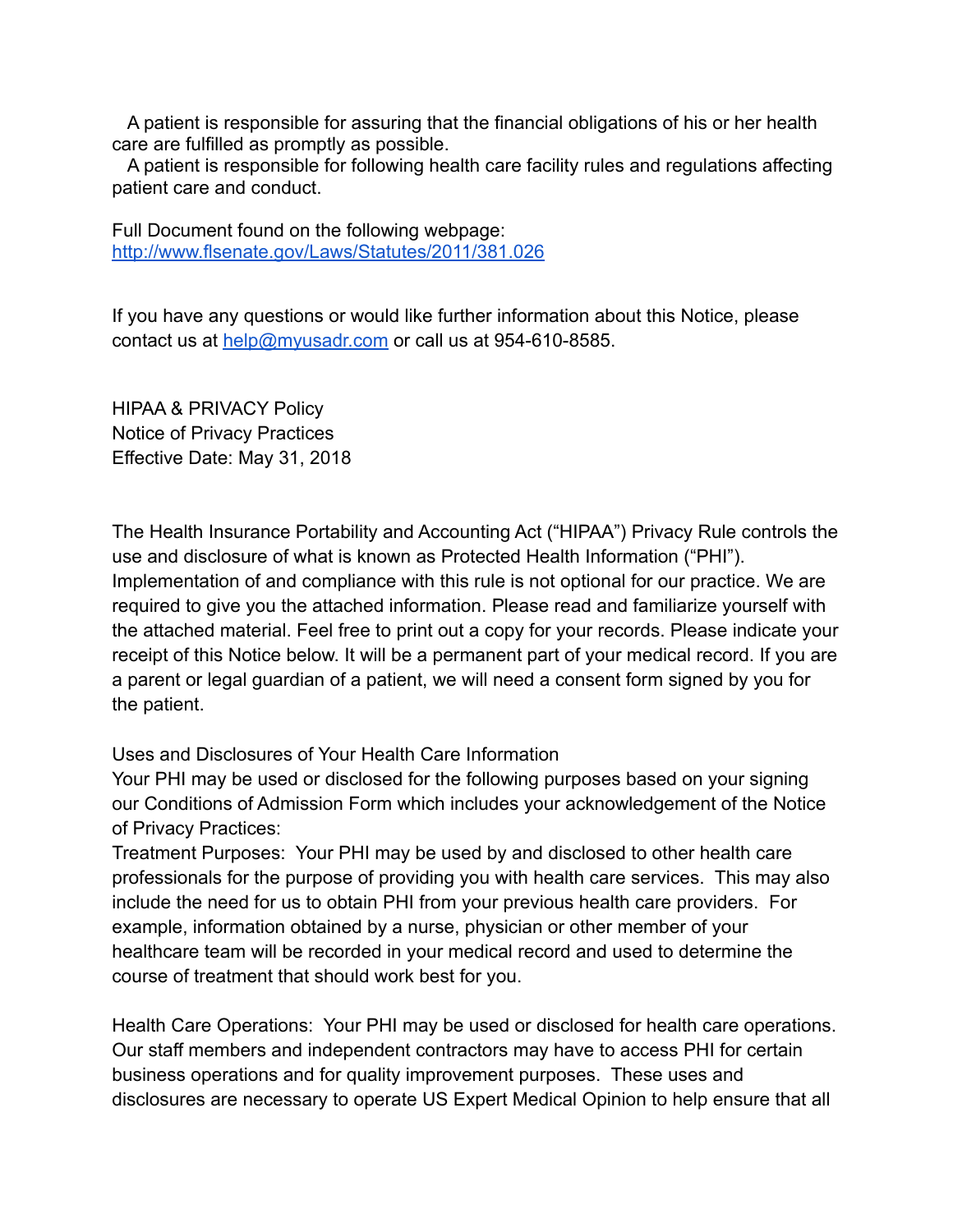of our patients receive quality care. For example, we may use PHI about your healthcare condition to review our treatment and services and to evaluate the performance of our staff in caring for you.

Business Associates: There are some services in our organization that are provided through contract with business associates. Your health care information may be used by or disclosed to our business associate(s) to provide and bill for services. These business associates will sign an agreement that requires them to have procedures in place to protect the privacy of your PHI.

Your PHI may be used or disclosed for the following purposes based on your opportunity to agree or object:

Patient Directory: Your PHI will be used to maintain a listing of the name, location, general condition and religious affiliation of patients in our facilities. The information may be disclosed to members of the clergy and to others who specifically request the information by identifying the patient by name. You may inform our Admissions staff or a caregiver if you choose to object to this use or disclosure.

Notification of and Communication with Family: Your PHI may be used or disclosed to notify or assist in notifying a family member, personal representative or another person responsible for your care at your location and general condition. Health professionals, using their judgment, may disclose to a family member or any other person you identify, health information relevant to that person's involvement in your care or payment related to your care.

Fund-Raising: We may contact you as part of a fund-raising effort for the hospital or an organization related to the hospital. We would only utilize contact information such as your name, address and telephone number and potentially the date(s) you received services from our organization. If you do not want to be contacted for fund-raising efforts, you must notify our contact, in writing, to object to this use or disclosure.

Your PHI may be used or disclosed for the following purposes without your consent, authorization or opportunity to agree or object:

As Required by Law: Your PHI will be used or disclosed when we are legally required to do so. If this occurs, we will limit the PHI used or disclosed to the minimum necessary to comply with the law.

Inmates: If you are an inmate, your PHI may be used or disclosed to the correctional institution or agents thereof when necessary for your health or the health and safety of others.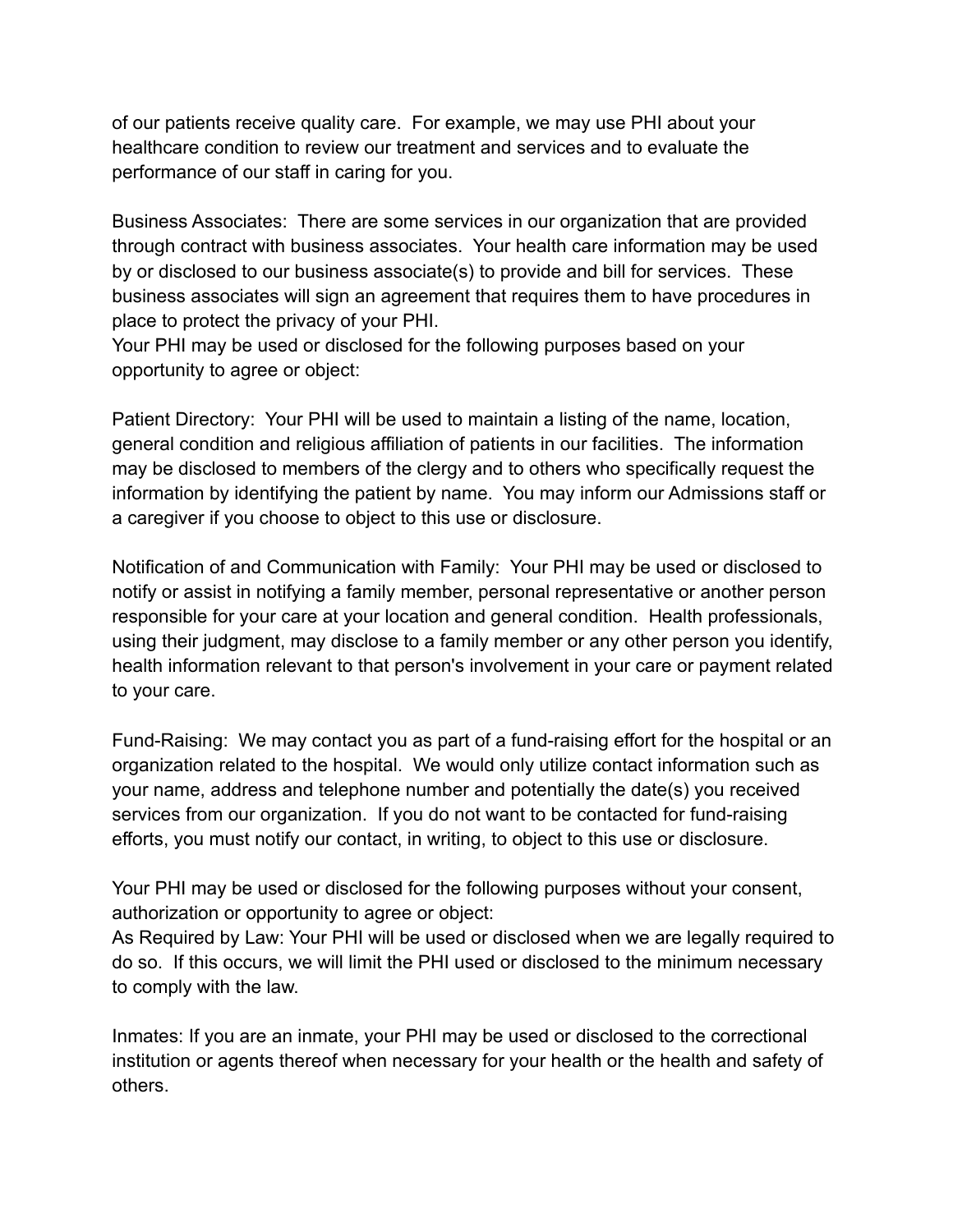Emergencies: Your PHI may be used or disclosed in an emergency treatment situation. Your acknowledgement will be obtained as soon as practicable following the emergency.

To Avert a Serious Threat to Health or Safety: We may use and disclose PHI about you when necessary to prevent a serious threat to your health and safety or the health and safety of the public or another person.

Organ Procurement Organizations: Consistent with applicable law, we may disclose PHI to organ procurement organizations for the purpose of organ and tissue donation and transplant.

Military: If you are or have been a member of the armed forces, we may release PHI about you as required by military command authorities.

Research: We may disclose PHI about you for research purposes when the research has been approved by an institutional review board and privacy protocols have been established.

Public Health Authorities: As required by law, we may disclose your PHI to public health or legal authorities charged with preventing or controlling disease, injury or disability. For example, reporting births and deaths; reporting suspected abuse or neglect; and, reporting communicable disease information as required by public health authorities.

Health Oversight Activities: We may disclose PHI to a health oversight agency for activities authorized by law, including, for example, audits, investigations, inspections, medical device reporting and licensure.

Lawsuits and Disputes: If you are involved in a lawsuit or dispute, we may disclose medical information about you in response to a court or administrative order. We may also disclose medical information about you in response to a subpoena, discovery request, or other lawful process by someone else involved in the dispute, but only if efforts have been made to tell you about the request or to obtain an order protecting the information requested.

Law Enforcement Officials: We may release PHI for law enforcement purposes as required by law or: in response to a court order, subpoena, warrant, summons, or similar process; to identify or locate a suspect, fugitive, material witness, or missing person; about the victim of a crime if, under certain limited circumstances, we are unable to obtain the person's agreement; about a death we believe may be the result of criminal conduct; about criminal conduct at or during services being provided by US Expert Medical Opinion; and, in emergency circumstances to report a crime, the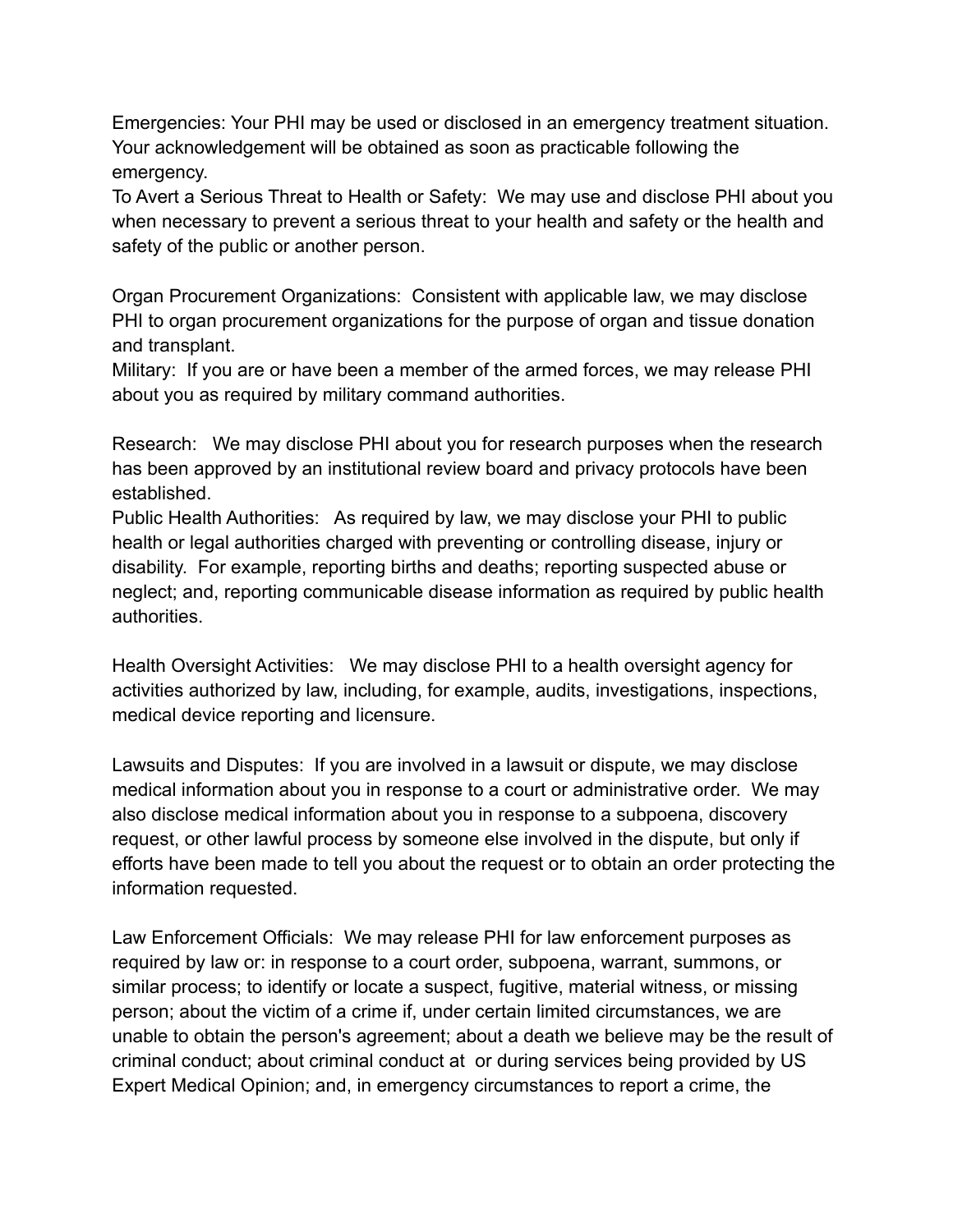location of the crime or victim(s), or the identity, description or location of the person who committed the crime.

Coroners, Medical Examiners and Funeral Directors: We may disclose PHI to coroners, medical examiners or funeral directors consistent with applicable law to allow these individuals to carry out their duties.

National Security and Intelligence Activities: We may release PHI about you to authorized federal officials for intelligence, counterintelligence, and other national security activities authorized by law.

Your PHI may be used or disclosed for other purposes not identified above based on your signing a specific authorization form.

You can revoke this authorization at any time provided you submit the revocation in writing to the US Expert Medical Opinion contact Officer. However, US Expert Medical Opinion is unable to "take back" any uses or disclosures that were made pursuant to the authorization prior to its revocation.

# Your Health Information Rights

Right to Request a Restriction of Uses and Disclosures: You have the right to request a restriction on our use and disclosure of your PHI. To request restrictions, you must make your request, in writing, to our Privacy Officer. In your request, you must tell us (1) what information you want to restrict; (2) whether you want to restrict our use, disclosure or both; and (3) to whom you want the restrictions to apply, for example, disclosures to your spouse. A Request form is available for you to complete to make this request or you can write our Privacy Officer directly. A member of our staff can provide the request form for you. By law, we are not required to grant your request. We will notify you, in writing, whether we will grant or deny your request. The restriction(s), if granted, would not apply if you need emergency treatment and the information is needed to provide that treatment. If your request is granted, we may choose, at a later date, to deny continuing the restriction and if so, we will notify you in writing of that decision.

Right to Request Confidential Communications: You have the right to request that we communicate with you about your PHI in a certain way or at a certain location to protect the confidentiality of the information. For example, you can ask that we only contact you at work or by mail. To request confidential communications, you must make your request in writing to our Privacy Officer. We cannot ask you the reason for such a request. We will accommodate all reasonable requests. Your request must specify how or where you wish to be contacted. A Request form is available for you to complete to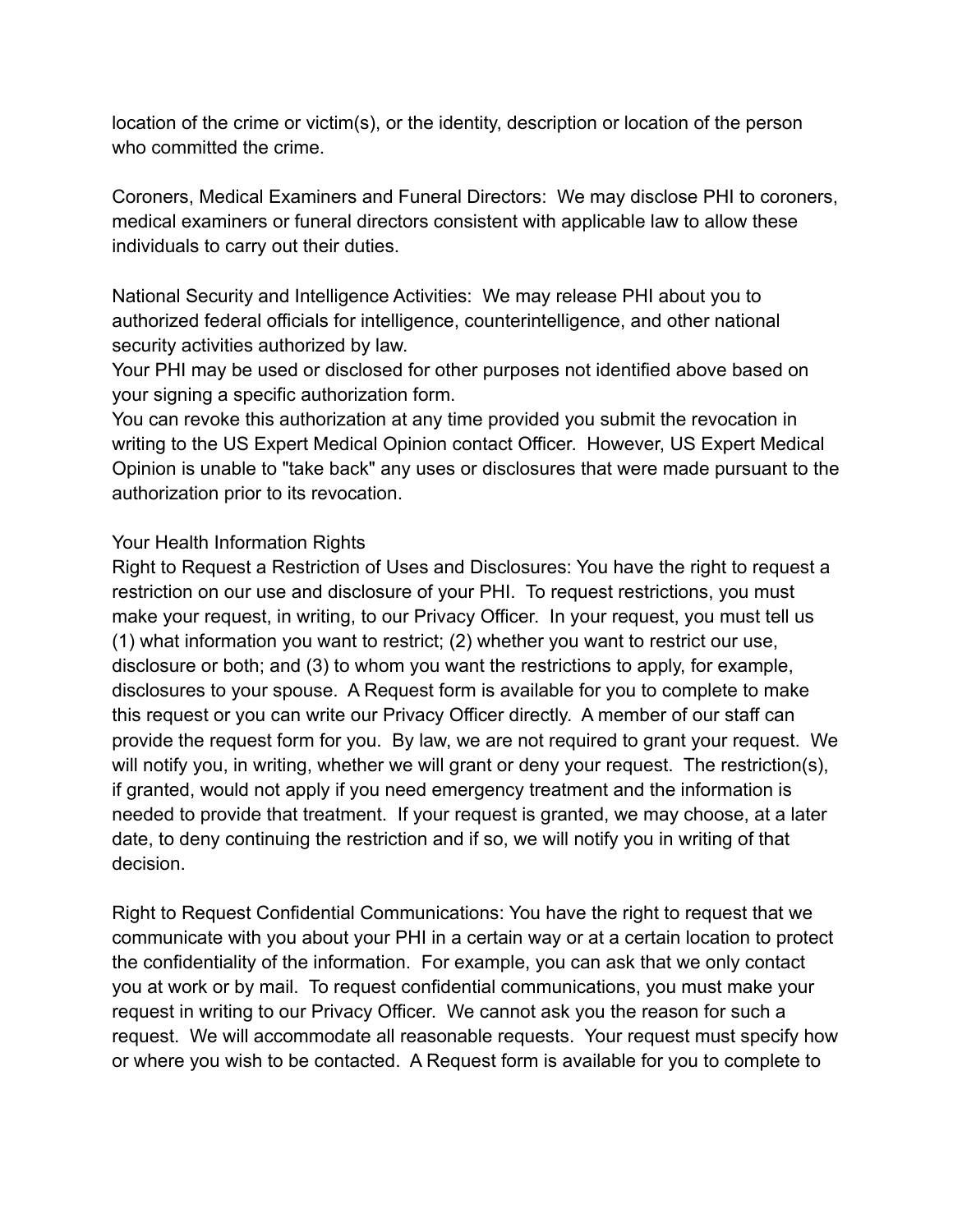make this request or you can write our Privacy Officer directly. A member of our staff can provide the request form for you.

Right to Inspect and Copy: You have the right to request to inspect and obtain a copy of your PHI. There are a few exceptions to this right such as psychotherapy notes. To request to inspect and obtain a copy of your PHI, you must submit your request, in writing, to our Privacy Officer. We must approve or deny your request within 30 days of receipt of the request and in the case of denial, provide you with an explanation of the reason for the denial. For copies of your PHI, we may charge a reasonable fee for copying, postage (if mailed) and other costs associated with your request. US Expert Medical Opinion has sixty (60) days to respond to your request if the records are maintained off-site.

Right to Amend: You have the right to request that we amend your PHI that we created if you feel that the information is incorrect or incomplete. To request an amendment, you must submit the request, in writing, to our Privacy Officer. You must also provide reasoning to support your request. If you make such a written request, we will act on your request and respond to you, in writing, within 60 days of receipt of the request. Your request for an amendment may be denied if the request is not in writing or does not include a reason to support the request. In addition, we may deny your request if you ask us to amend information that (1) was not created by us, unless the person or entity that created the information is no longer available to make the amendment; (2) is not part of the information kept by or for us; (3) is not part of the information which you would be permitted to inspect or copy; or (4) is accurate and complete.

Right to Receive an Accounting of Disclosures: You have the right to request that we provide you with an accounting of certain disclosures of your PHI. To request an accounting, you must submit your request, in writing, to our Privacy Officer. Standard disclosures such as disclosures to you or disclosures for treatment, payment and health care operations would not be included in the accounting. Your request must state a time period for the accounting. The accounting may not be for a period greater than six years and may not include dates prior to April 14, 2018. Your request should indicate in what form you want the accounting (for example, on paper, electronically). The first accounting in a 12-month period is free. We may charge a reasonable fee for additional accountings in the same 12-month period.

Right to Receive a Paper Copy of this Notice: You have a right to receive a paper copy of our Notice of Privacy Practices. You may obtain a copy of this notice at our website, [www.myusadr.com](http://www.myusadr.com) or, to obtain a paper copy, please send request to [help@myusadr.com](mailto:help@myusadr.com) or call us at 954-610-8585